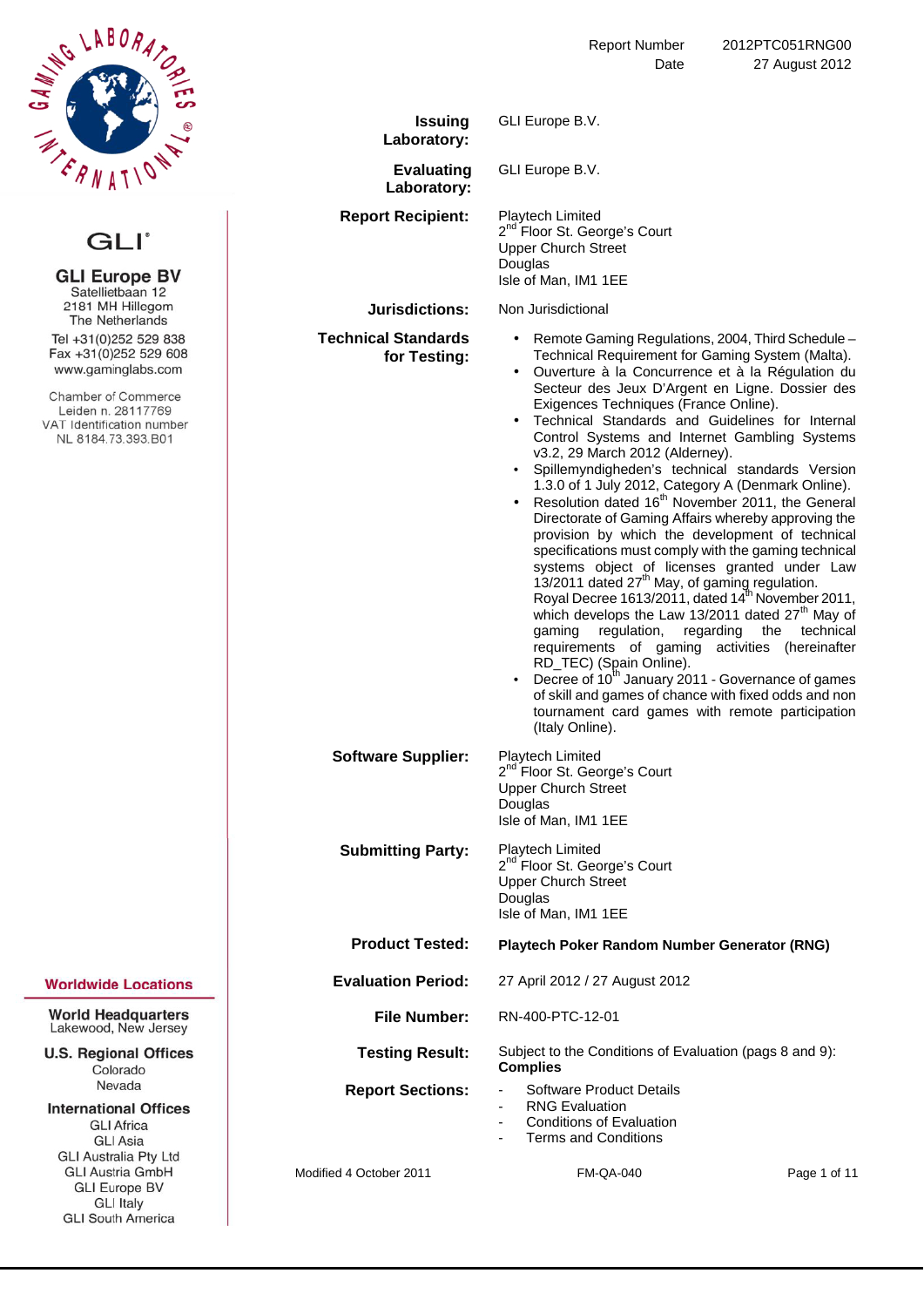

GLI tested the Playtech Poker RNG against the Technical Standards of the following jurisdictions: Malta, France Online, Alderney, Denmark Online, Spain Online and Italy Online as regulated by: the Lotteries and Gaming Authority (LGA)**,** Autorité de Régulation des Jeux en Ligne (ARJEL), Alderny Gaming Control Commission (AGCC), Spyllemyndigheden, General Directorate of Gaming Affairs and Amministrazione Autonoma dei Monopoli di Stato (AAMS), respectively.

For version-control of the Playtech Poker RNG, GLI gathered Message Digest Five (MD5) checksums of the following software files in the Playtech Poker RNG:

| <b>File Name</b>         | Package                | <b>MD5 Checksum</b>                                 | <b>SHA-1 Checksum</b>                                           |
|--------------------------|------------------------|-----------------------------------------------------|-----------------------------------------------------------------|
| DriverManager.class      | com.playtech.rng       | 87558A35<br>F079E712<br>4F0A2009<br>FBB1B236        | 1DCFBB85<br>BF3BC50A<br>FCBCA564<br>C617CC80<br>2D213063        |
| DriverManager\$1.class   | com.playtech.rng       | 24E02A4D<br>D7312B90<br><b>FF8897EE</b><br>927B69C9 | 14B6E585<br>F928A066<br>A1BB1FCD<br>4F90B945<br>1BA52376        |
| IRngDriver.class         | com.playtech.rng       | 42A0D103<br>E652C627<br>F5556A3F<br>76D864FE        | 5B3CA3A3<br>9BACA2C8<br>8127EE03<br>642B6A1C<br>2AE09F8C        |
| RngDriver.class          | com.playtech.rng       | FC364541<br>863E3253<br>AD4A36F4<br>C88B25C7        | AF8C79FD<br>15DAFED9<br><b>BD850A8C</b><br>32143E43<br>AC8C9B3B |
| RngDriverException.class | com.playtech.rng       | 19B1F253<br>D154BF39<br>DCF67EB7<br>243FFE9E        | 95188226<br>2E268F58<br>1F237E2F<br>C6F4C8D2<br>070455E0        |
| RngServer.class          | com.playtech.rng       | 9D8DB982<br>80A97D3A<br>B882BB85<br>F7D493B2        | 67AC3F9F<br>382026F2<br>A960C522<br>64B5FAC3<br>A93D3D27        |
| BitUtils.class           | com.playtech.rng.sg100 | 4A067C8B<br>7E5333CD<br><b>B1F7CE17</b><br>9AF57F01 | B266E303<br>FE831A4C<br>98EDBE8A<br>08CA8DEC<br>8187D52A        |
| FrequencyAnalyzer.class  | com.playtech.rng.sg100 | 2D356F30<br>0681E828<br>35B2026A<br>597F6D8B        | D8DFC476<br>DC578AAD<br>A6066005<br>56B6F40E<br>F8FDF1B2        |

Modified 8 June 2012 FM-QA-040 Page 2 of 11

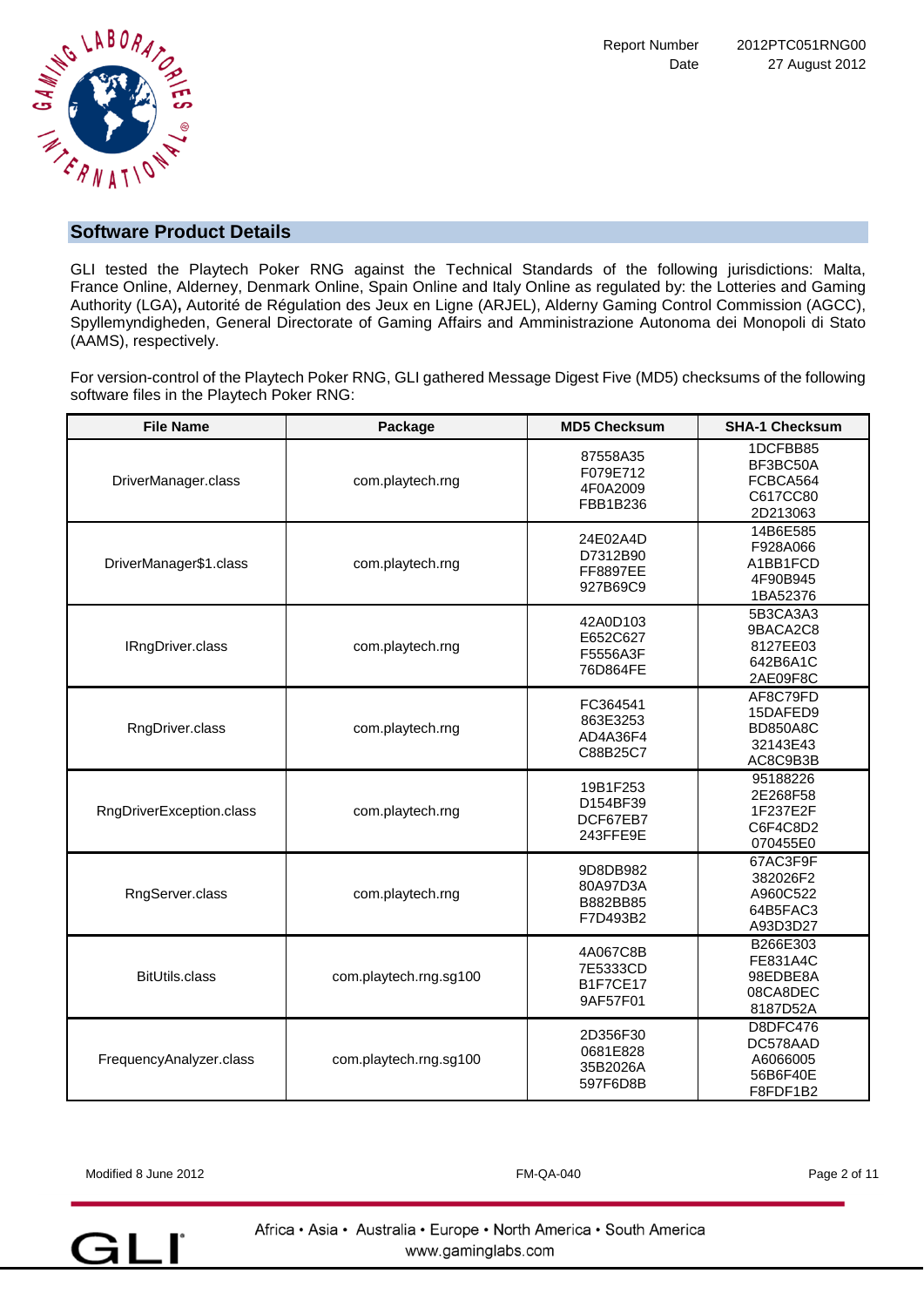

For version-control of the Playtech Poker RNG, GLI gathered Message Digest Five (MD5) checksums of the following software files in the Playtech Poker RNG (continued):

| <b>File Name</b>               | Package                       |                                                     | <b>SHA-1 Checksum</b>                                                  |
|--------------------------------|-------------------------------|-----------------------------------------------------|------------------------------------------------------------------------|
| IRandomConsumer.class          | com.playtech.rng.sg100        | 7CB128DD<br>CDED2EFA<br>07E4BF38<br>31F64C05        | B58CBF7A<br>B6FFD1DF<br>814D656B<br>2E9E1FC4<br>89DC5ED2               |
| NoiseBufferHelper.class        | com.playtech.rng.sg100        |                                                     | 74F35047<br>617CC244<br><b>BF23EA42</b><br>D46750D4<br>D37DCEA0        |
| SG100Driver.class              | com.playtech.rng.sg100        | 49915FD7<br>4B27E686<br>70F77318<br>01050D0D        | 92482424<br>8E681384<br>5126D387<br>2DFB3354<br>5B988D2E               |
| ComPortOptionHandler.class     | com.playtech.rng.sg100.telnet | FF09331E<br>CE438B13<br>307C5425<br>BF217669        | CC3E4D58<br>F328D9E6<br>1A93FCEE<br>BDBEE513<br>C9CAEB6C               |
| PtTelnetClient.class           | com.playtech.rng.sg100.telnet | D2EC233F<br>C118AEA0<br>22D22FB8<br>DF042380        | <b>EA5C435F</b><br>E5CF4B26<br>621E654F<br><b>FE4F348F</b><br>E1956D6E |
| ReverseTelnetDriver.class      | com.playtech.rng.sg100.telnet | 969E41D3<br>EC78F3F1<br>8EF0CB78<br>69AE8FB4        | 941DA2BC<br>50A43606<br>BE554763<br>981599D1<br>37416DE7               |
| ReverseTelnetInterface.class   | com.playtech.rng.sg100.telnet | E4FA8EF6<br>092078B9<br><b>B7B776C7</b><br>40CAF549 | 37714F0A<br>16D743EC<br>B7662966<br>FB609A26<br>66F41923               |
| AbstractRngClientSession.class | com.playtech.rng.external     | 51794E3F<br>9AEEF944<br>8D78CFA2<br>BD5C0EB0        | B92DBAA4<br>E37C08A2<br>A9A5A7D6<br>1CD30BC6<br>E26F73C4               |
| GameServerSession.class        | com.playtech.rng.external     | CCBA72B0<br>9376068C<br>28A57549<br>B64159B1        | 8FA9E712<br>2F6989BB<br>6C2291FB<br>9A2FD562<br>D617F2DD               |

| Modified 8 June 2012 | <b>FM-QA-040</b> | Page 3 of 11 |
|----------------------|------------------|--------------|
|----------------------|------------------|--------------|

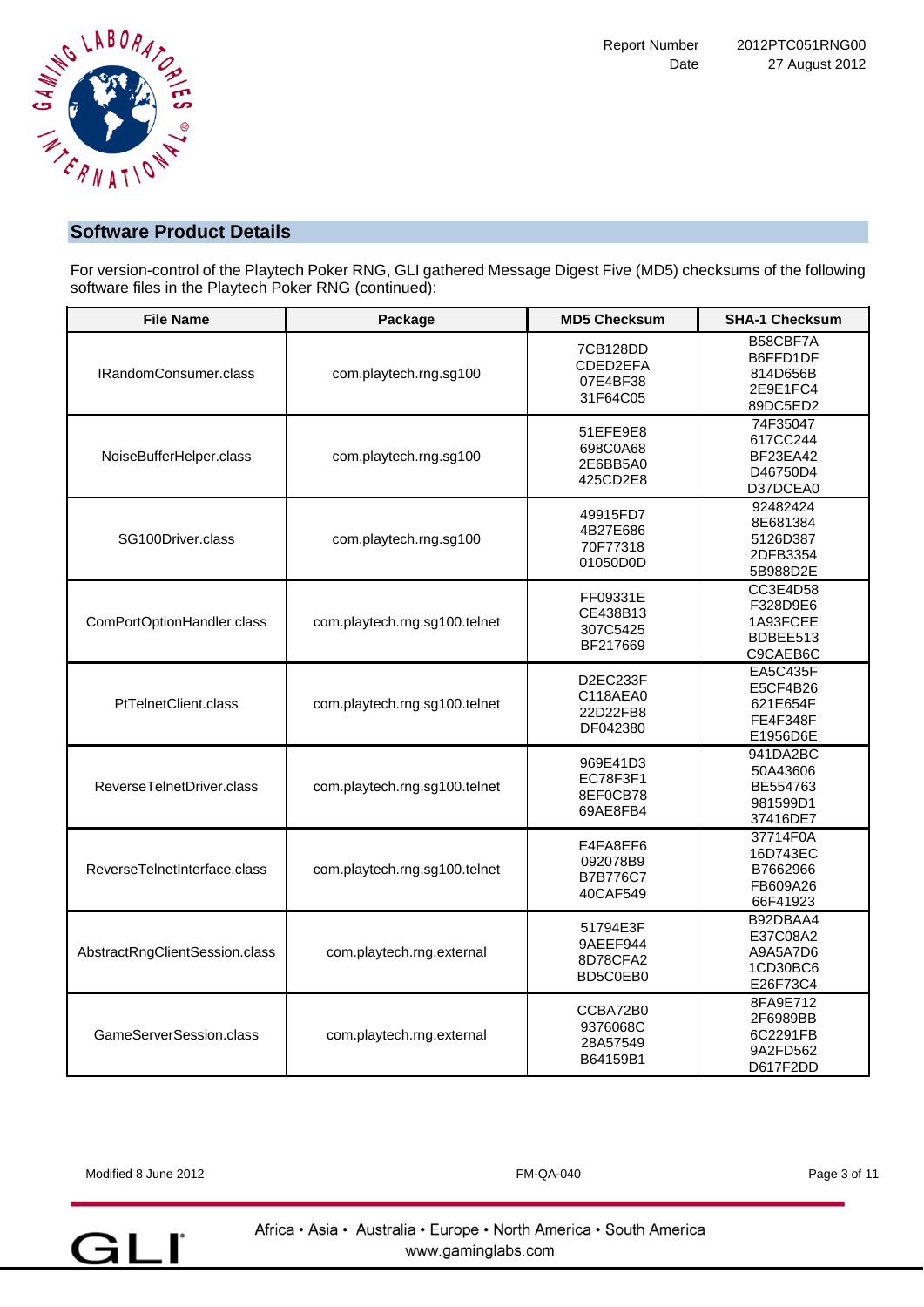

For version-control of the Playtech Poker RNG, GLI gathered Message Digest Five (MD5) checksums of the following software files in the Playtech Poker RNG (continued):

| <b>File Name</b>         | Package                           | <b>MD5 Checksum</b>                                 | <b>SHA-1 Checksum</b>                                           |  |
|--------------------------|-----------------------------------|-----------------------------------------------------|-----------------------------------------------------------------|--|
| RngMonitoringTraps.class | com.playtech.rng.monitoring       | 9DF2AC1C<br>A22862F3<br>35241640<br>9187D95F        | <b>FCA7024C</b><br>5A7B5F81<br>1EC7C5F5<br>7E87AC1A<br>3DEC7C3C |  |
| AbstractGameRules.class  | com.playtech.poker.rules.game     | 1EA30E6D<br><b>B49344FA</b><br>F86DDC23<br>87BD26E0 | DC5B8962<br>EA23957F<br>6228E544<br>8C7A2DF6<br>7E043F49        |  |
| Deck.class               | com.playtech.poker.rules          | 29C45F43<br>EC360EE4<br>DC782240<br>2DB8182D        | 43AD651A<br>3FEBFEAD<br>6C61B246<br>0E31AE97<br>DB662748        |  |
| RealShuffler.class       | com.playtech.poker.rules          | 83D9D661<br>07E331FF<br>5C2CA4C8<br>FEA02D1E        | 4A80FD7E<br>E86EE3D3<br>2A961BB1<br>54282ABB<br>DD6F6DBA        |  |
| BufferLevel.class        | com.playtech.common.util.rng      | 37F0043A<br>75D76158<br>FED01381<br>B49A4FB1        | CAA8168A<br>9A7969CB<br>D15D8922<br>74050178<br>C1D19F38        |  |
| BufferLevel\$Level.class | com.playtech.common.util.rng      | E5C50C8D<br>E00335C3<br>B16724AB<br>6EB55399        | 94D89E98<br>C3720B25<br>02DF77F2<br>86CFFA85<br>E8FB4017        |  |
| RandomReader.class       | com.playtech.common.util.rng      | 430FAFBC<br>5DBAF4DC<br>12BAB7E2<br>F3233BE9        | C6DD80F9<br>D36B47D1<br>3C91AA5A<br>4CABF6A5<br>EE5229DB        |  |
| RandomX.class            | com.playtech.common.util.rng      | E4EF56A8<br>03400A2D<br>69A56674<br>A34C3ED8        | 1DD518B5<br>81953D26<br>DC025207<br>0A5F0499<br>5B1BA6C8        |  |
| IRandomBuffer.class      | com.playtech.common.util.rng.impl | C9ACDCCF<br>C7A5E285<br>6DD011A8<br>12CC8B2F        | C8D90A32<br>F61EF626<br>43ECDEBB<br>8CEDC6C3<br>2A7F545F        |  |

| Modified 8 June 2012 | <b>FM-QA-040</b> | Page 4 of 11 |
|----------------------|------------------|--------------|
|----------------------|------------------|--------------|

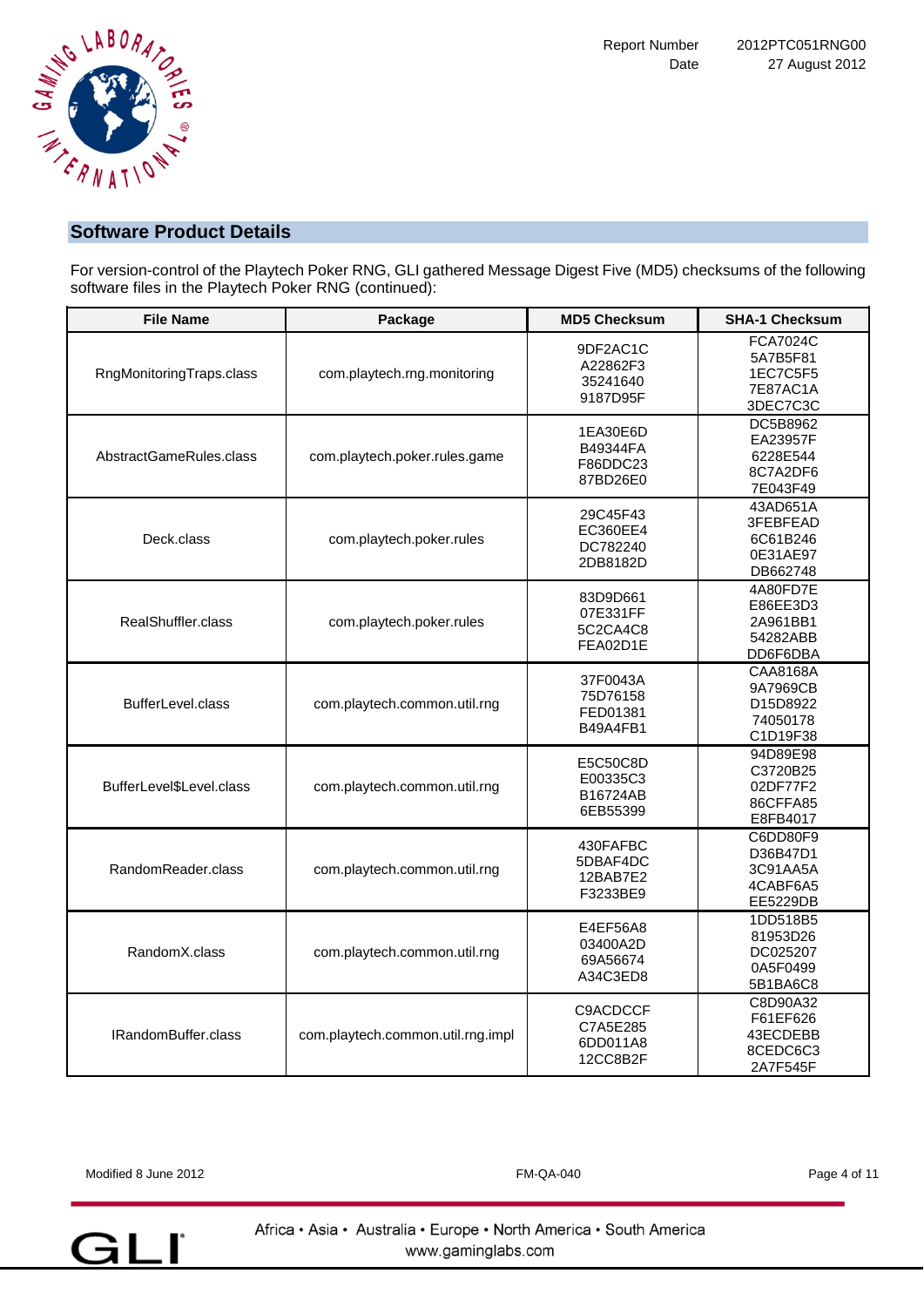

For version-control of the Playtech Poker RNG, GLI gathered Message Digest Five (MD5) checksums of the following software files in the Playtech Poker RNG (continued):

| <b>File Name</b><br>Package                                |                                   | <b>MD5 Checksum</b>                                 | <b>SHA-1 Checksum</b>                                    |
|------------------------------------------------------------|-----------------------------------|-----------------------------------------------------|----------------------------------------------------------|
| RandomBatch.class                                          | com.playtech.common.util.rng.impl | C00C3C83<br>319239B4<br>936B0CB2<br>6287839D        | B3E3B188<br>8AF2258C<br>C19A957B<br>D0B0ECC1<br>5B42B7BA |
| RandomBuffer.class                                         | com.playtech.common.util.rng.impl | E8E4E781<br><b>DEA424F5</b><br>38D8FD78<br>47082723 | 40031DBB<br>1C22C066<br>4A24659F<br>60F6BFAE<br>2739E5B7 |
| RandomBuffer\$1.class<br>com.playtech.common.util.rng.impl |                                   | CE3DF678<br>CB769550<br>48E43478<br>0F7B6797        | 4E3EBA47<br>AB760005<br>8A80D4F8<br>B9AA7F96<br>A6D7359F |
| RandomReaderImpl.class                                     | com.playtech.common.util.rng.impl | 630BA54C<br>66D168FA<br>D619E0DE<br>944AB2A8        | 00E70ADC<br>D3D9583F<br>9B89D4F8<br>8EFC76FB<br>E2253533 |
| RandomXImpl.class                                          | com.playtech.common.util.rng.impl | EB60ACB5<br>D0EF48F7<br>7104422B<br>D9BF5759        | 8CFEB64C<br>A7955B64<br>90259D71<br>1A3BCD0E<br>21251982 |
| RandomXWrapper.class                                       | com.playtech.common.util.rng.impl | 0F2D4B32<br>003B2730<br>C8E59D70<br>76B7E175        | 41BBB6E1<br>5747B253<br>F868D77F<br>538E5B23<br>A8DB09C0 |
| RandomY.class                                              | com.playtech.common.util.rng.impl | AECED110<br>16A308AA<br>4FFB8B94<br>6F887323        | D3F960F1<br>69B122D5<br>D4CC1561<br>97881819<br>C90832A2 |
| RandomProvider.class                                       | com.playtech.common.rng           | 0E0CFB89<br>279C3316<br>AC84F27B<br>2432E5C1        | FF2CB7D7<br>9CE8D876<br>1BE24E33<br>97EC3A24<br>E3A023CE |
|                                                            |                                   |                                                     |                                                          |

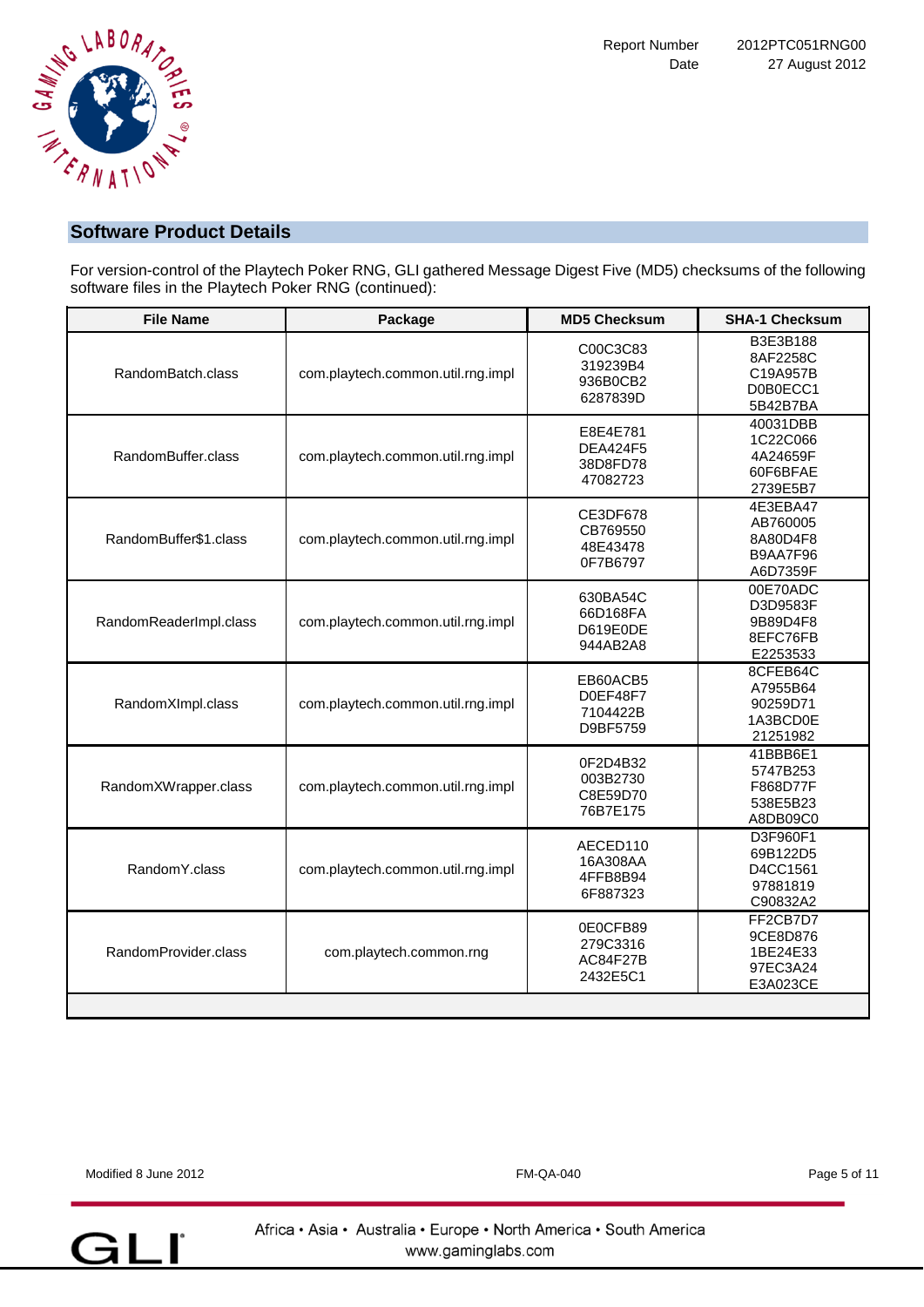

## **RNG Evaluation**

GLI's RNG Evaluation included (but was not necessarily limited to) the following elements:

- General RNG Analysis.
	- o Submitted Documentation Review,
	- o Source Code Read,
	- o Review Of Test Plan,
	- o Review Of Test Results,
	- o Jurisdictional Review Of RNG Design,
	- o Data Generation,
	- o Data Analysis,
- Final Outcome Distribution Tests.

GLI has verified, through mathematic[al and statistical analysis, that the Playtec](http://www.pdfill.com)h Poker RNG distributes numbers with sufficient non-predictability, fair distribution and lack of bias to particular outcomes. GLI's statistical analysis of the scaled outcomes of the RNG was performed using confidence intervals of 95%, 98% and 99%, which are documented intervals of confidence for such statistical analysis.

GLI has not evaluated the mapping between the scaled RNG outcomes and the presentation of these outcomes to the player. Moreover GLI has not evaluated the random selection process of the game outcomes against the game rules presented to the player. GLI's testing has shown that the Playtech Poker RNG produces an acceptable source of random numbers for the following configuration being used in the evaluated games.

| <b>Data</b>        | Range                                                                             |   | # of           |               |                 |             |             |
|--------------------|-----------------------------------------------------------------------------------|---|----------------|---------------|-----------------|-------------|-------------|
| <b>Set</b>         | Data Type<br>Replacement<br><b>Selections</b><br><b>Maximum</b><br><b>Minimum</b> |   | <b>Samples</b> | <b>Result</b> |                 |             |             |
| $\mathbf{f}$<br>1, | Standard<br>52-card Deck                                                          | 0 | 51             | 52            | No              | 55,000,000  | <b>PASS</b> |
| $\overline{2}$     | <b>Binary Data</b>                                                                | 0 | 255            |               | $N/A$ $\bullet$ | 12,000,000, | <b>PASS</b> |
|                    |                                                                                   |   |                |               |                 |             |             |

The table below summarizes the results of GLI's statistical testing of the output of the RNG.

• Not applicable, because only one selection per sample was made.

' For each sample pairs of consecutive selections were combined into single unique values for the purpose of conducting a Poisson Distribution Test.

 $f$  Two subsets were created from set 1 by taking selections 1-26 and 27-52 from each sample. These subsets were created for the purpose of conducting the Adjacency Blocks Test, Adjacency Max-Min Test, Overlaps Test and Total Distribution Test.

Note three sets of data containing this sample size were obtained and analyzed.

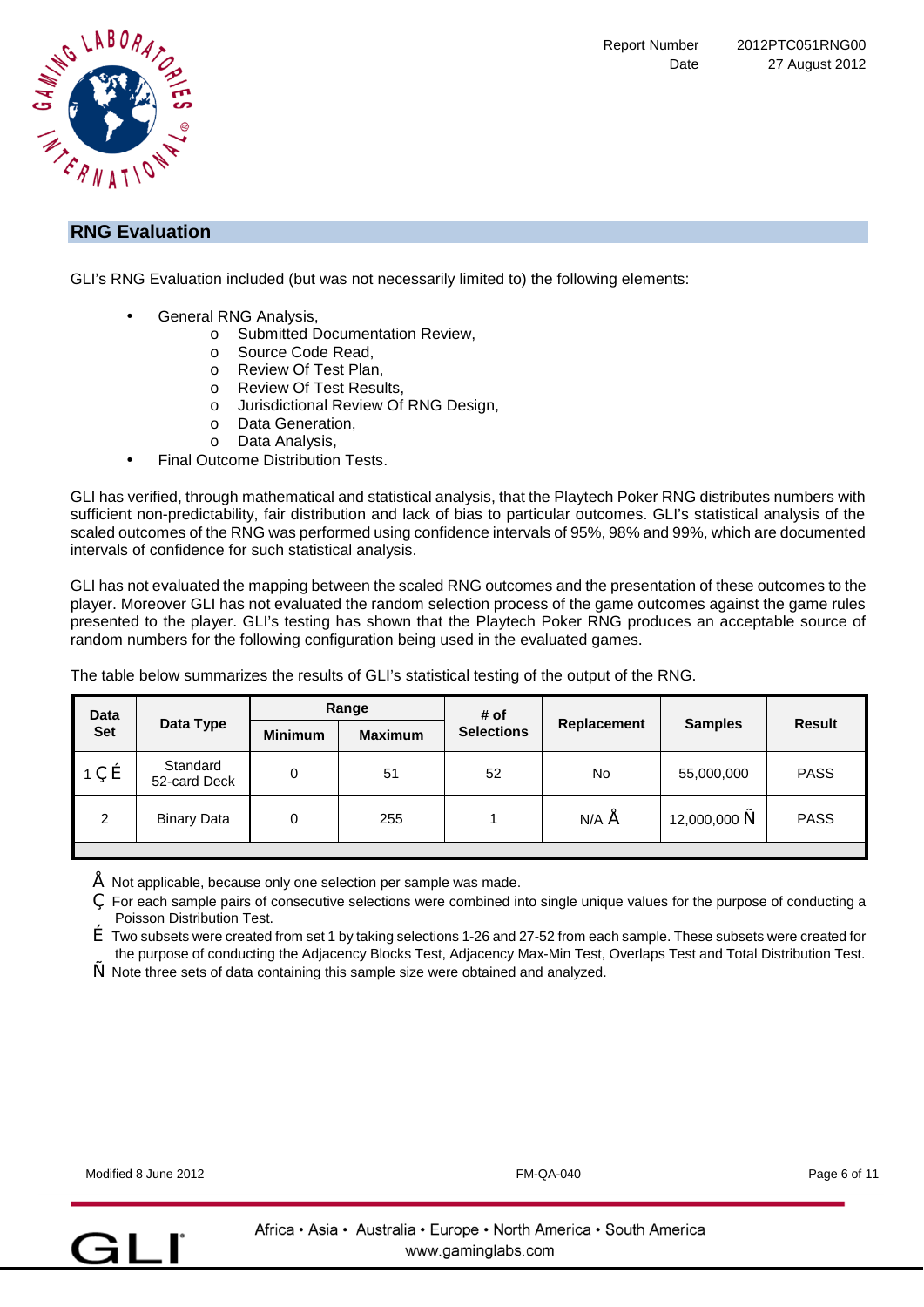

# **RNG Evaluation**

The following tests were applied to these sets of data where applicable:

| <b>Test</b>                                                                                         | Sets to which this test has been applied |
|-----------------------------------------------------------------------------------------------------|------------------------------------------|
| Data Format Check<br>(To ensure that the data conformed to the parameters given in the table above) | all sets                                 |
| Chi-Square Test                                                                                     | 1                                        |
| <b>Runs Test</b>                                                                                    | 1                                        |
| <b>Serial Correlation Test</b>                                                                      | 1                                        |
| <b>Interplay Correlation Test</b>                                                                   |                                          |
| Adjacency Blocks Test                                                                               |                                          |
| Adjacency Max-Min Test                                                                              | 1                                        |
| Adjacency Hi-Low Test                                                                               | 1                                        |
| <b>Duplicates Test</b>                                                                              | 1                                        |
| <b>Overlaps Test</b>                                                                                |                                          |
| <b>Permutation Test</b>                                                                             |                                          |
| <b>Poisson Distribution Test</b>                                                                    | 1                                        |
| <b>Total Distribution Test</b>                                                                      |                                          |
| <b>Total Distribution By Columns Test</b>                                                           |                                          |
| Vertical Coupon Collector's Test                                                                    |                                          |
| DIEHARD Battery of Tests <sup>1</sup>                                                               | $\overline{2}$                           |
|                                                                                                     |                                          |

Please note:

- The Playtech Poker RNG m[akes use of a SG100 hardware device a](http://www.pdfill.com)s a source of random entropy. Such a device uses quantum physics as a source of entropy for the algorithm that produces the final numbers. The specific SG100 devices used by GLI to collect RNG test data are not distinguishable in the field. It is the responsibility for Playtech to assure that the SG100's provided to the jurisdiction for use in conducting drawings are functioning correctly and in the same manner as the ones made accessible to GLI to gather test data.
- Please note that a single SG100 hardware device was used for RNG testing purposes. Clearly, GLI cannot test each SG100 manufactured and therefore cannot attest to the randomness of each manufactured SG100 device for its particular application. However, it should be expected that each SG100 is designed using a defined specification that ensures comparable design attributes.

| June 2012<br>Modified | $-040$<br>FM· | Page<br>0t |
|-----------------------|---------------|------------|
|                       |               |            |
|                       |               |            |



-

<sup>1</sup> Marsaglia, George. "The Marsaglia Random Number CDROM including the Diehard Battery of Tests of Randomness." Department of Statistics and Supercomputer Computations Research Institute. 1995. Florida State University. <<http://www.stat.fsu.edu/pub/diehard/>>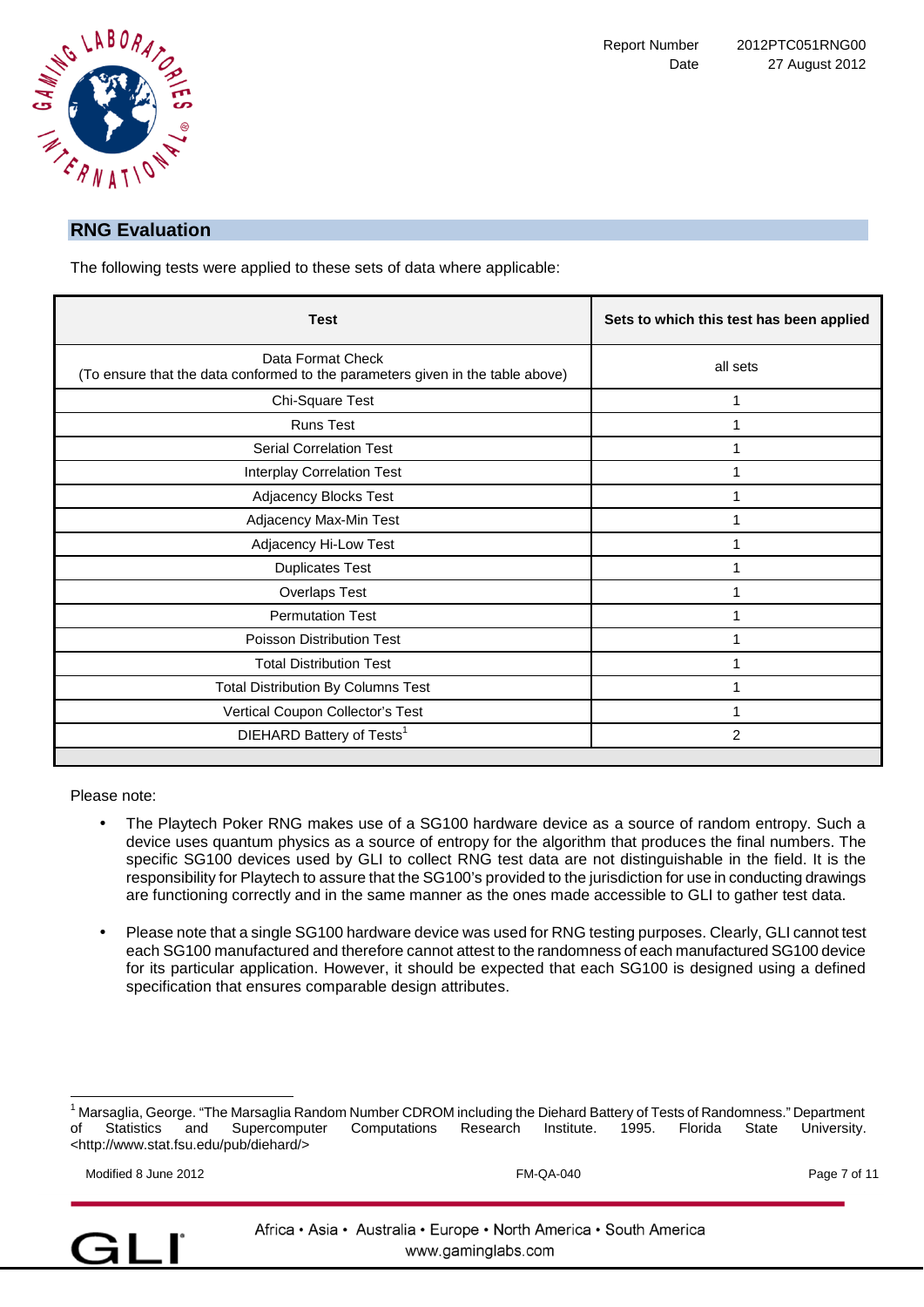

## **Conditions of Evaluation**

GLI's compliance evaluation of the Playtech Poker RNG is subject to the following conditions:

• The recipient, by its acceptance of this report or analysis, will be deemed to have acknowledged and agreed to all of the "terms and conditions" set forth below. If the recipient does not agree to all of such terms and conditions, GLI withdraws the certification provided or analysis established by this report and the recipient must immediately return to GLI all copies of this report and make no reference to this report for any purpose at any time.

- This non jurisdictional report is not intended to represent the final report for any of the mentioned jurisdictions, it is for informational purposes only.
- GLI's compliance evaluation of the Playtech Poker RNG was related only to the technical scope of work elements discussed herein. This specifically excludes any other features or functions provided by the submission not related to these elements.
- All testing results are base[d on information and materials submitte](http://www.pdfill.com)d by the Playtech Poker RNG to GLI throughout the duration of the project. There are inherent limitations to performing compliance testing within a laboratory environment, and within a finite time period. As a result of these limitations, anticipating all possible configurations, scenarios and events which could potentially occur in the live environment was not feasible.
- GLI's evaluation to the Technical Standard was limited only to the requirements applicable to the Playtech Poker RNG. In addition, the following sections of the applicable Technical Standard were excluded from the scope of work for this evaluation:

| <b>Technical Standard Section(s)</b>                                                                                                | <b>Reason for Exclusion</b>                 |
|-------------------------------------------------------------------------------------------------------------------------------------|---------------------------------------------|
| (Malta)<br>All sections except sections 3a-c, 4 and 5.                                                                              | These sections are not applicable to RNG's. |
| (France Online)<br>All sections except section 5.2.                                                                                 | These sections are not applicable to RNG's. |
| (Alderney)<br>All sections except section 4.3.                                                                                      | These sections are not applicable to RNG's. |
| (Denmark Online)<br>All sections except section 4.9.                                                                                | These sections are not applicable to RNG's. |
| (Spain Online)<br>All sections except sections 3.5.1, 3.5.2, 3.5.3,<br>3.5.4, 3.6.1 and 3.6.2.                                      | These sections are not applicable to RNG's. |
| (Italy Online)<br>All sections except sections 2.5.1, 2.5.2, 2.5.3,<br>2.5.4, 2.5.5, 2.5.6, 2.5.6.1, 2.5.6.2, 2.5.6.3 and<br>2.5.7. | These sections are not applicable to RNG's. |

Modified 8 June 2012 **FM-QA-040** Page 8 of 11

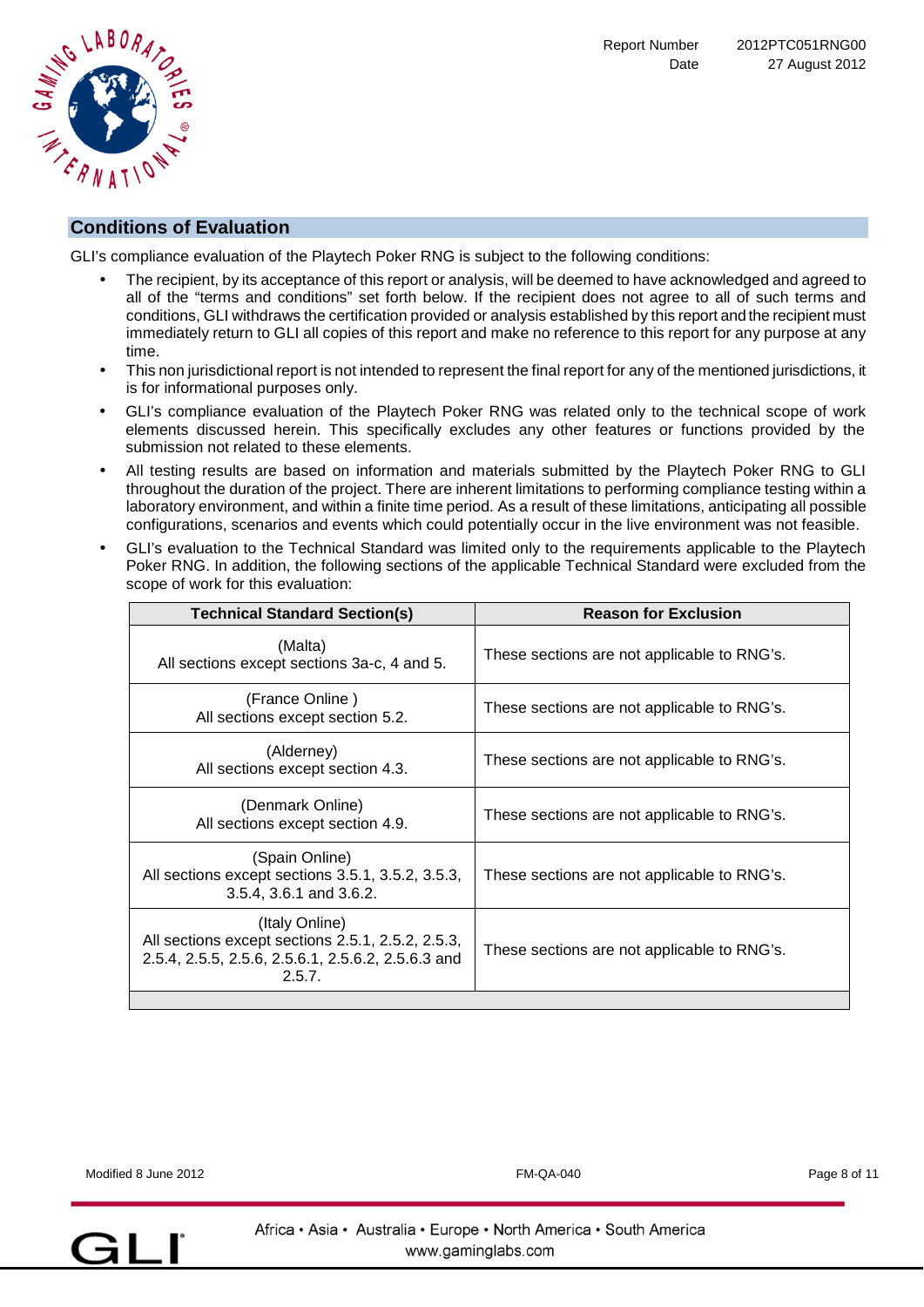



## **Conditions of Evaluation**

GLI generated the checksums of the software and source code files using the methods stated below:

GLI Verify® - Verification Procedure for Files or Directories:

- 1. Open GLI Verify®.
- 2. Select the 'File' or 'Directory' radio button option.
- 3. Select the 'Browse' button and then choose the file or the top directory for which a signature is being requested.
- 4. Click the "Verify" button.<br>5. The current file/directorv
- The current file/directory being checked will be displayed in the window.
- 6. The program will generate a CDCK, SHA-1 and MD5 signature and display the results in the centre window.

GLI Verify® V5.2 is an application developed by **Gaming Laboratories International, LLC** (GLI) to generate CDCK, SHA-1 and MD5 signatures on files, folders, DVD, CD and Compact Flash media. GLI Verify® V5.2 can be downloaded from GLI's websi[te at www.gaminglabs.com.](http://www.pdfill.com)

Or contact GLI Compliance at: 1-888-GLI-REGS (454-7347) or E-Mail at [compliance@gaminglabs.com.](mailto:compliance@gaminglabs.com.)

Modified 8 June 2012 FM-QA-040 Page 9 of 11

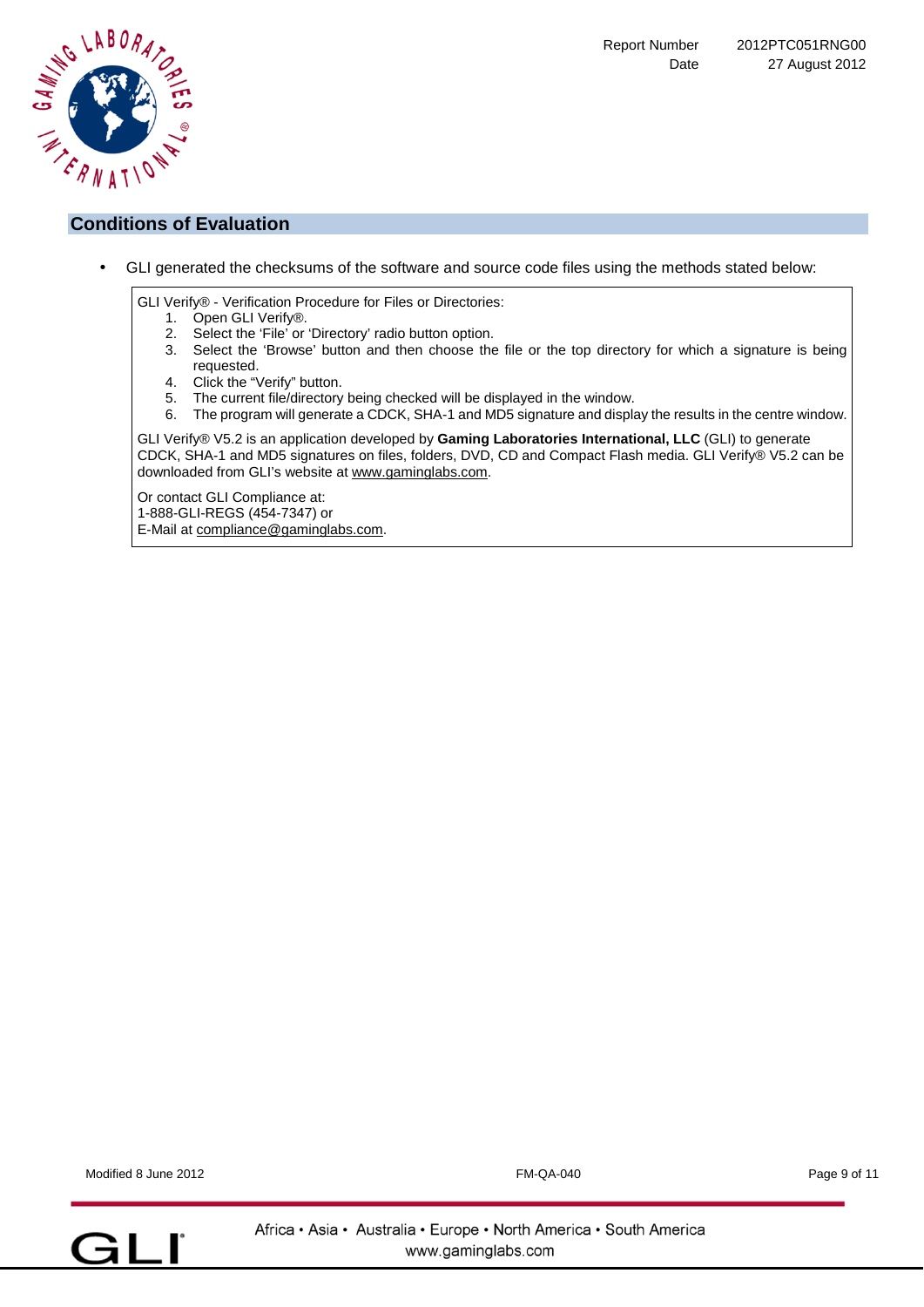

Subject to the **Conditions of Evaluation**, GLI has determined that the Playtech Poker RNG **complies** with the requirements of the applicable Technical Standards.

If you should have any questions regarding this information, please feel free to contact our office.

Sincerely,

**Mr. Martin Britton Managing Director**

Modified 8 June 2012 **Page 10 of 11** Page 10 of 11